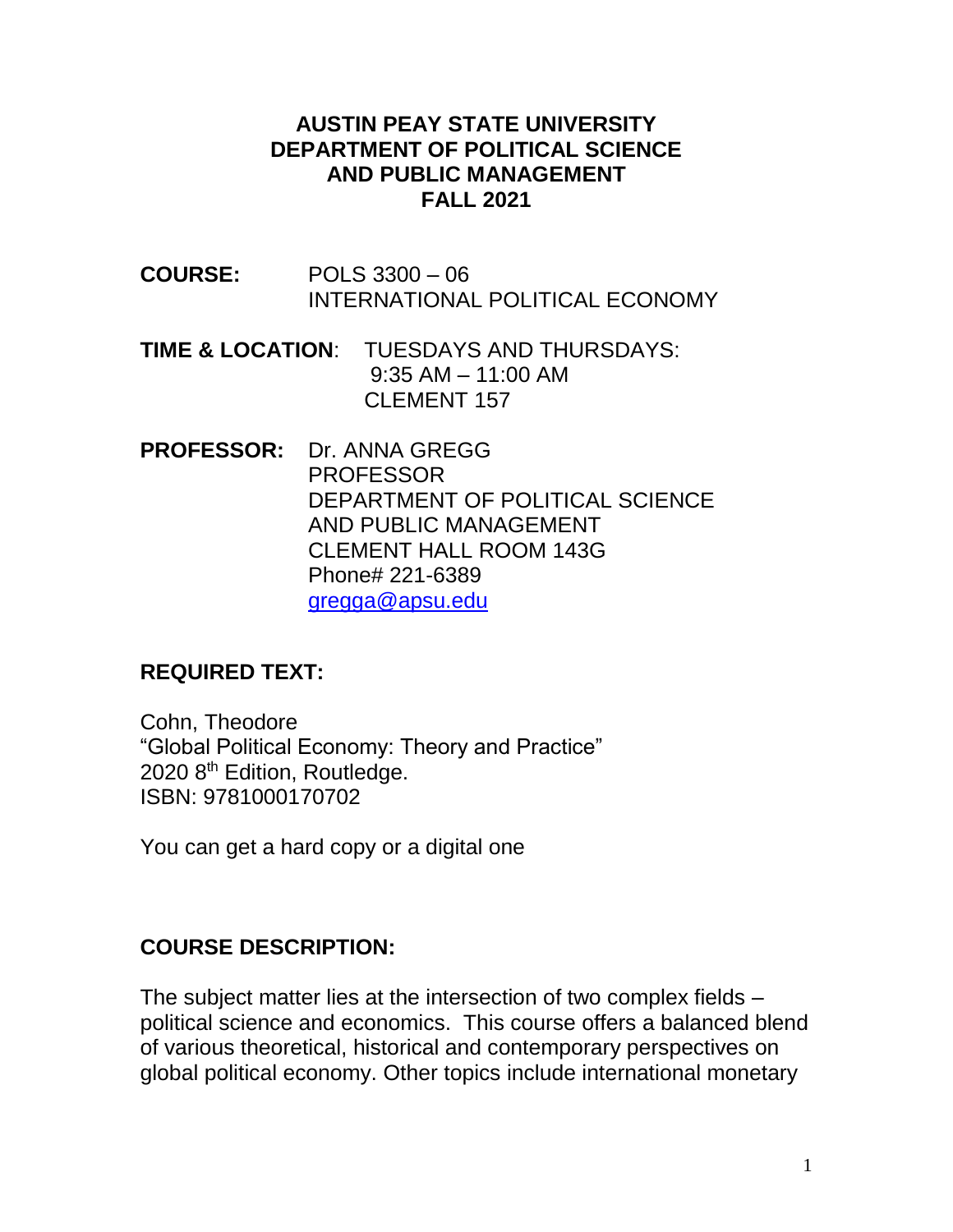relations, global trade, regionalism, multinational corporations, international development, debt, and financial crisis. Throughout the course, we will focus on several overarching questions:

- How do governments and domestic interests affect foreign economic policy?
- What are the roles of political power and international institutions in shaping the terms of trade flows and capital transfers?
- How does a nation's economic growth and technological progress affect its international influence?
- How do domestic and international factors affect the choice of developmental strategies?
- What are the sources of and barriers to international cooperation?
- Why do different developmental strategies succeed or fail?

# **COURSE OBJECTIVES:**

- 1) Survey the main theoretical perspectives in IPE and consistently relate them to practice.
- 2) Put issues in historical context so students understand recent developments.
- 3) Emphasize the role of international organizations in managing the global political economy in the 20th and 21st century.
- 4) Examine regionalism's effect on the global political economy.
- 5) Analyze both economic and security issues and how they are interconnected.
- 6) Introduce and operationalize key concepts in IPE.

# **GENERAL EDUCATION GOALS:**

In addition to the objectives discussed above, the more general goals of this course are to provide students with the tools with which to develop their own potentials and abilities.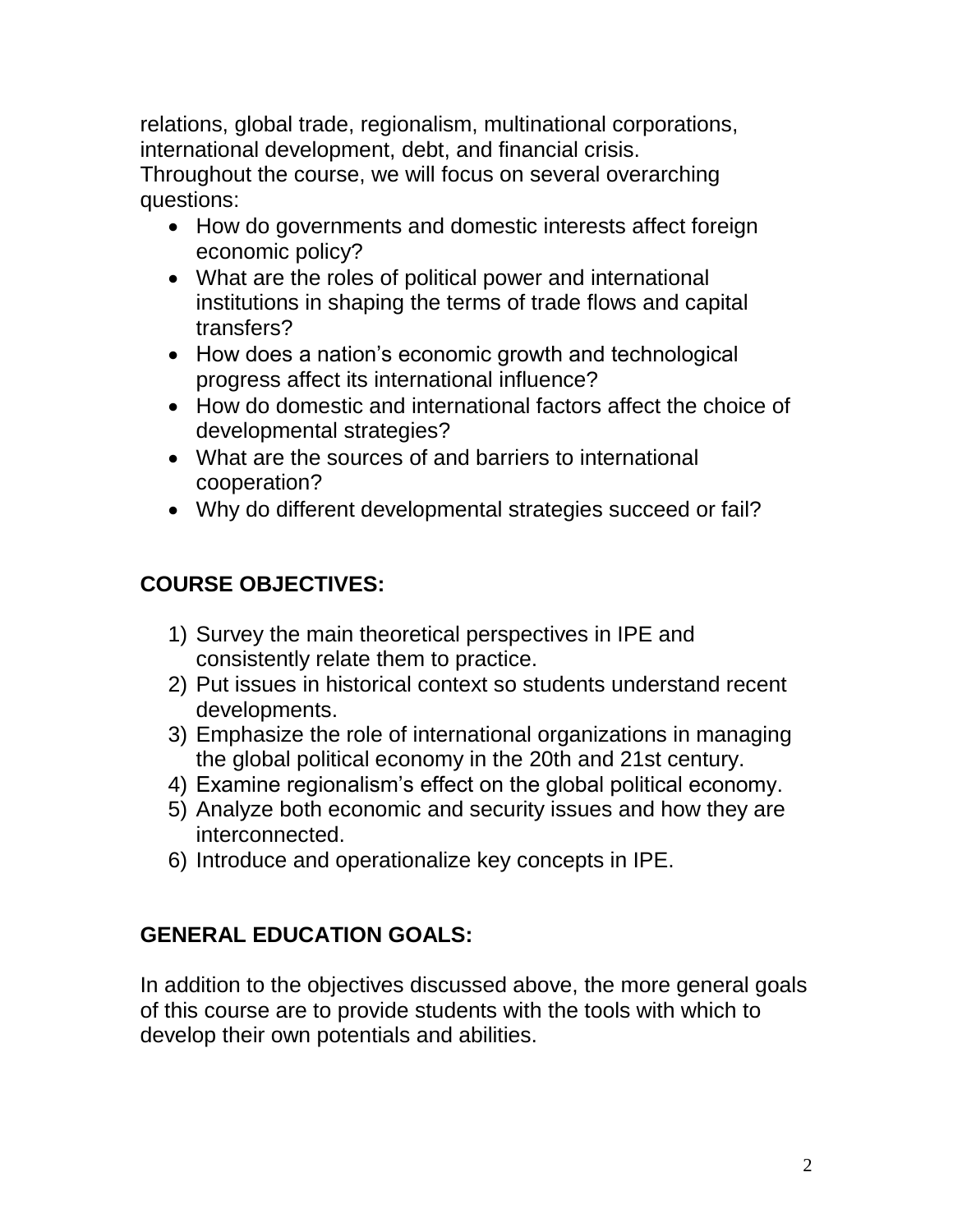- 1. This course will help the development of the students' analytical and/or critical thinking capabilities by comparing and contrasting conflicting theories of international politics.
- 2. The student's literacy skills will be enhanced through assigned readings, quizzes, ONLINE discussions and examinations.
- 3. The course utilizes the historical perspective to help students understand the evolutionary development of international system of nation-states.
- 4. This course should be useful in increasing the students' awareness of the cultures and experiences of persons in multicultural societies as the application of different governing styles and priorities exerts a substantial impact upon various cultures of the world.
- 5. This course will prepare the students for more advanced studies in Political Science.

### **COVID-19 SYLLABUS SUPPLEMENT UPDATED AUGUST 10, 2021**

In accordance with CDC guidelines for higher education, as of August 11, 2021, regardless vaccination status, masks are required in any of the university's indoor facilities except for private offices, individual study/practice rooms, and residence hall rooms. Social distancing is not required. Vaccination is strongly encouraged and readily available, including at APSU's Boyd Health Services. Contact them at (931) 221-7107.

If any student tests positive for COVID-19, or if an unvaccinated student is exposed to someone who has tested positive, that student *must* submit the [COVID-19 Self-Reporting Form.](https://cm.maxient.com/reportingform.php?AustinPeayStateUniv&layout_id=19) Any student exhibiting symptoms of COVID-19 should seek a test, must fill out the [COVID-19 Self-Reporting Form,](https://cm.maxient.com/reportingform.php?AustinPeayStateUniv&layout_id=19) and should not attend in-person classes while symptomatic. Visit the [APSU Coronavirus](https://apsu.edu/coronavirus/index.php)  [Dashboard](https://apsu.edu/coronavirus/index.php) webpage for more information.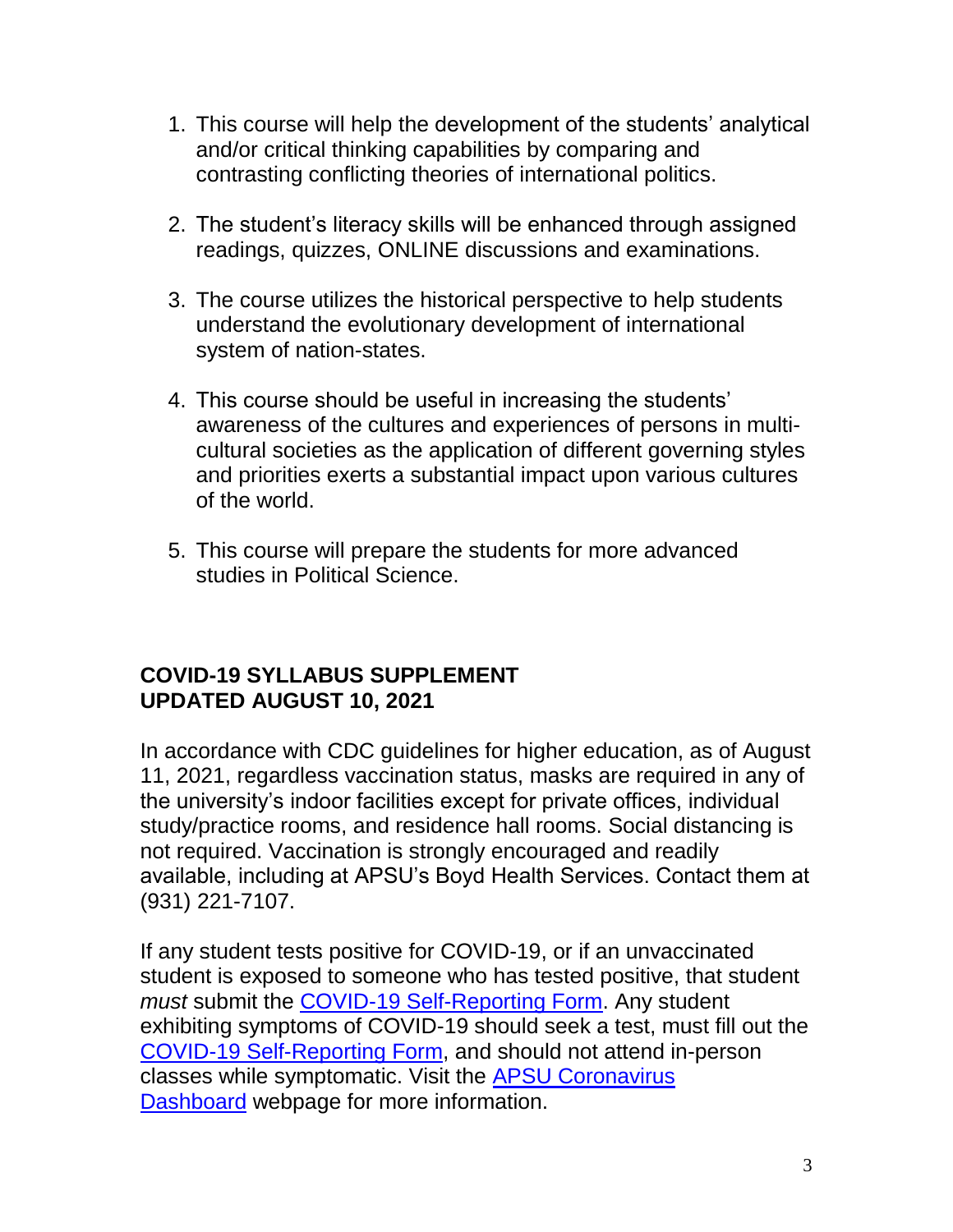### **STUDENT RESPONSIBILITIES:**

It is very important that the students read the assigned materials ahead of the lectures and in class discussions. They will need to take all 6 graded quizzes, midterm and final exams and regularly participate in the in-class discussions.

### **GRADING / EVALUATION SYSTEM:**

Your grade in this course will include **6 ONLINE QUIZZES, MIDTERM and FINAL EXAMS**, and **your discussion participation (ONLINE AND/OR IN-CLASS).**

#### **EXAMINATIONS:**

The midterm and final exams will be in two-essay format online. Final is not cumulative. Essay questions will be drawn randomly from test banks pertaining to chapters 1-6 for midterm and 7-12 for the final.

### **QUIZZES**:

There will be one graded quiz at the end of every other week except for the mid-semester and the final weeks. These quizzes will test your compliance with the reading assignments as well as understanding of the content. Quizzes will become available at midnight on Fridays and will be locked on Sundays at 11:59pm. Each quiz will cover the material of two chapters from the textbook. You **cannot** make up for a missed quiz unless you have a legitimate documented reason for missing it**.**

#### **GRADING SUMMARY:**

Six Bi-Weekly Quizzes 30% Midterm and Final Exams 40% (20% each) Discussion participation **30%** 

**-------------------**

**Total 100%**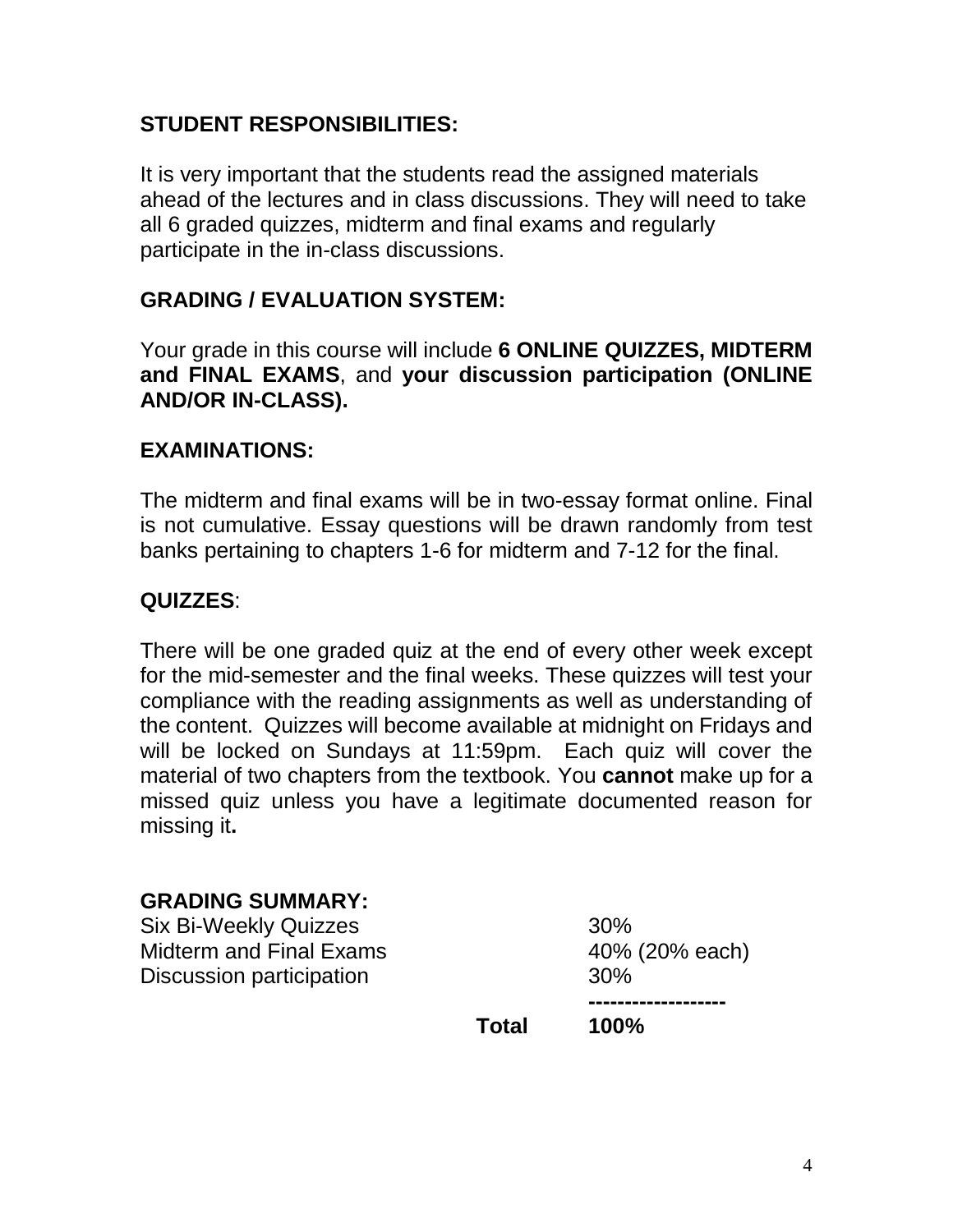# **ACADEMIC MISCONDUCT:**

Students must read the "Code of Student Conduct" in a new Student Handbook for an understanding of what will be expected of them within the academic setting.

During Quizzes and both examination, **you are allowed to use your book and your notes** (if you generate any). **However**, please note that either receiving assistance from or giving assistance to another individual while taking a quiz or an exam constitutes cheating and will be dealt with according to the University policies.

## **CAVEAT:**

The schedule and procedures described here are subject to change in the event of extenuating circumstances.

## **COURSE GROUND RULES**

Major ground rules have already been alluded to above. To reiterate, make sure you keep up with the assigned readings, participate each week in our discussion forum and take all quizzes on time.

## **GUIDELINES FOR ONLINE COMMUNICATIONS**

### **Email:**

- Always include a subject line.
- Remember that without facial expressions some comments may be taken the wrong way. Be careful in wording your emails. Use of emoticons might be helpful in some cases.
- Use standard fonts.
- Do not send large attachments without permission.
- Special formatting such as centering, audio messages, tables, html, etc. should be avoided unless necessary to complete an assignment or other communication.
- Respect the privacy of other class members.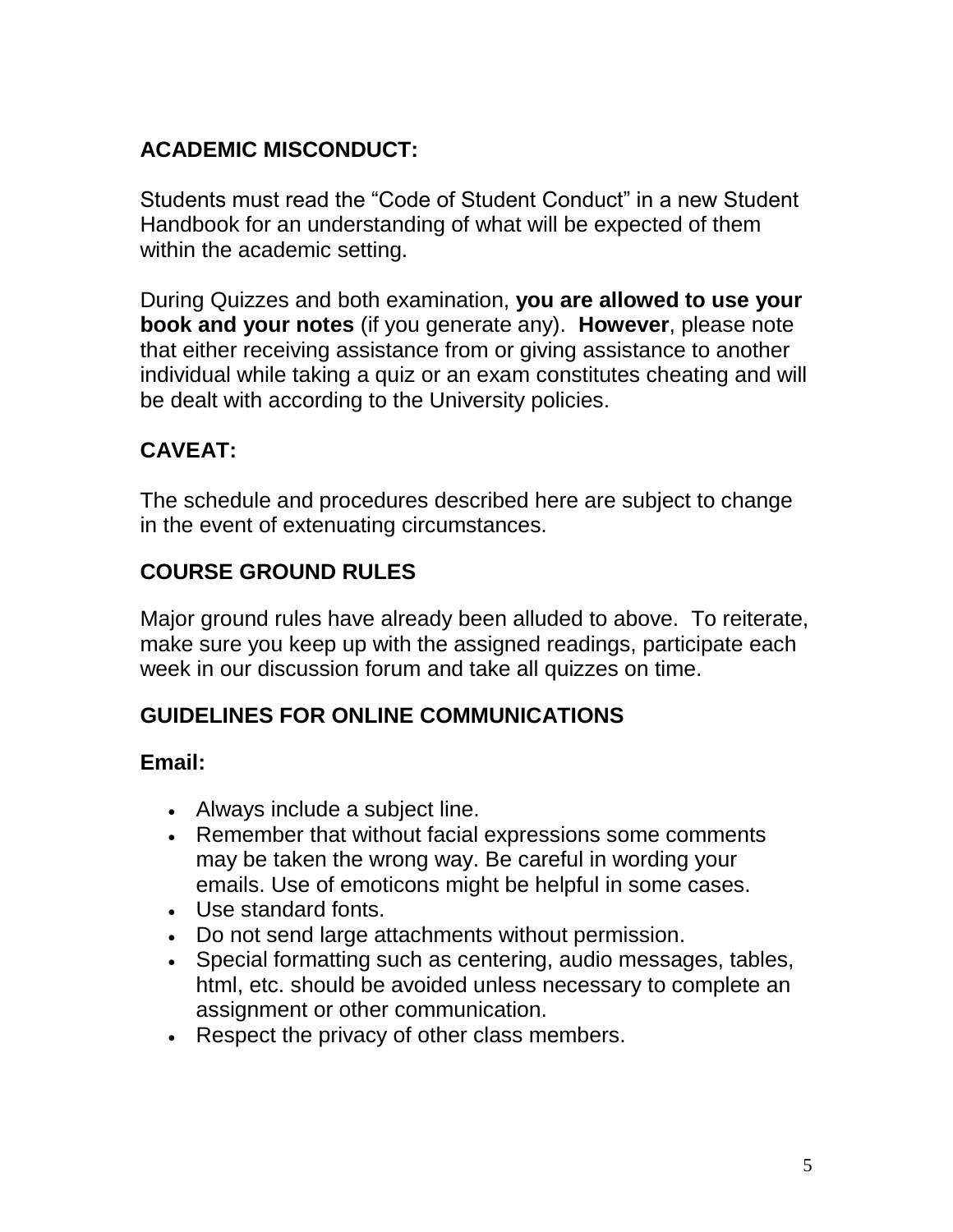- **Discussion Forums:** Please refer to Discussion Grading Rubric to find out about my expectations and grading policies regarding your weekly discussion participation. Also, please keep in mind a few following points:
	- **Begin participating in discussion forum ASAP and check the** comments on your post throughout the week. If your first post on a weekly forum was published after midnight on Friday, I will automatically take off 10% of your weekly discussion grade.
	- You are expected to thoughtfully comment on at least two posts by other students each week. Those comments should be substantive/analytical and informative, so simply "Good post!" or "I disagree" will not score you any discussion points. Penalty for not posting any comments on others' responses is 10% of your weekly discussion grade.
	- Review the discussion threads thoroughly before entering the discussion.
	- Try to maintain threads by using the "Reply" button rather starting a new topic.
	- Do not make insulting or inflammatory statements to other members of the discussion group. Be respectful of others' ideas.
	- Be patient and read the comments of other students thoroughly before entering your remarks.
	- Be positive and constructive in group discussions.
	- Respond in a thoughtful and timely manner.

# **STUDENTS WITH DISABILITIES**

Qualified students with disabilities will be provided reasonable and necessary academic accommodations if determined eligible by the appropriate disability services staff at their home institution. Prior to granting disability accommodations in this course, the instructor must receive written verification of a student's eligibility for specific accommodations from the disability services staff at the home institution. It is the student's responsibility to initiate contact with their home institution's disability services staff and to follow the established procedures for having the accommodation notice sent to the instructor.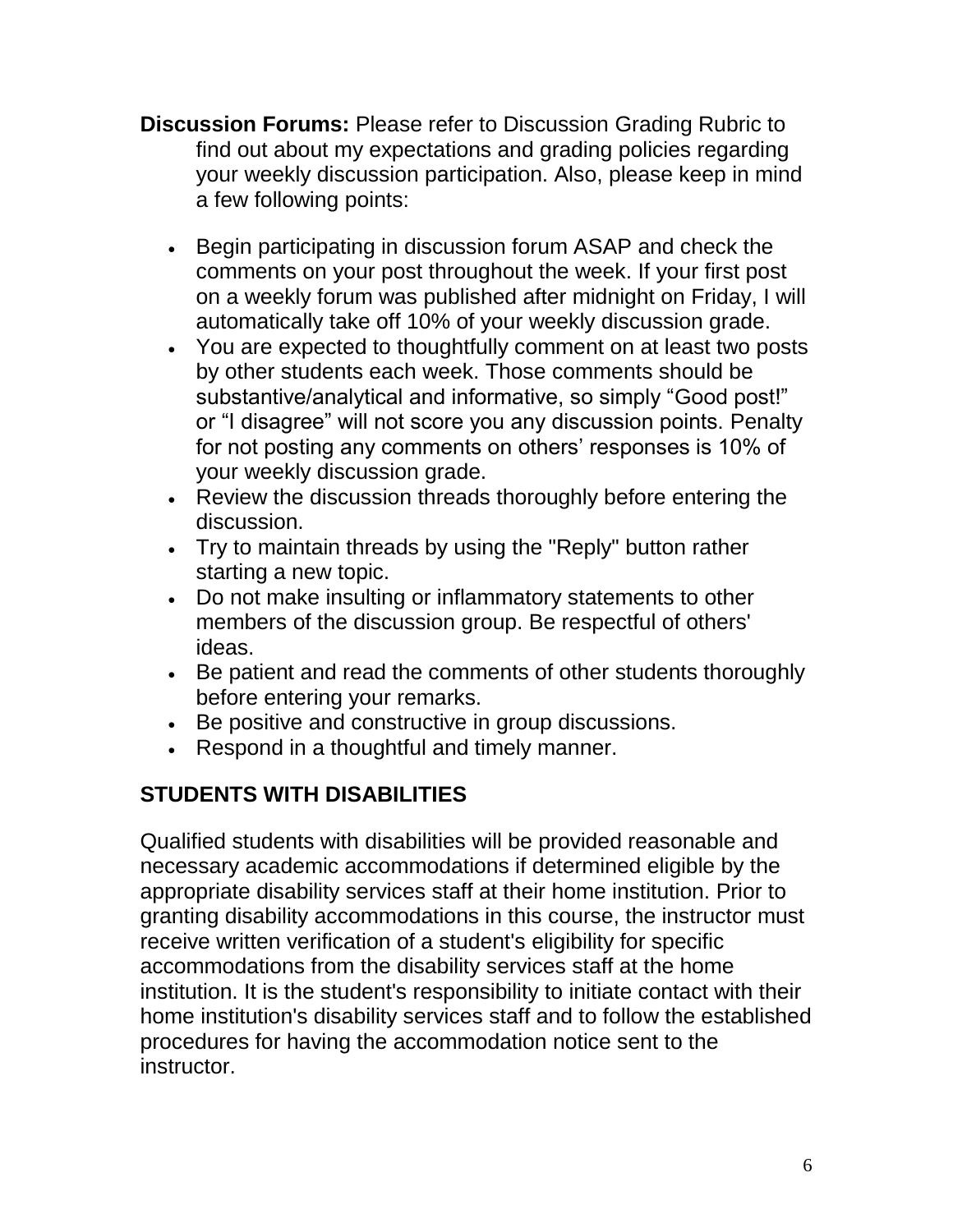## **SYLLABUS CHANGES**

The instructor reserves the right to make changes as necessary to this syllabus. If changes are necessitated during the term of the course, the instructor will immediately notify students of such changes both by individual email communication and posting both notification and nature of change(s) on the course bulletin board.

### **SCHEDULE OF LECTURES AND ASSIGNMENTS**:

### **Week 1: August 24 & 26**

Chapter 1: Introduction

### **Week 2: August 31 & September 2**

Chapter 2 Managing the World Economy since the World War II

### **Quiz#1 is available Thursday September 2nd through Sunday September 5th on D2L.**

**Week 3: September 7 & 9** Chapter 3 Neomercantilism

**Week 4: September 14 & 16**

Chapter 4: Liberalism

## **Quiz#2 is available Thursday September 16th through Sunday September 19 th on D2L.**

**Week 5: September 21 & 23**

Chapter 5: Critical Perspectives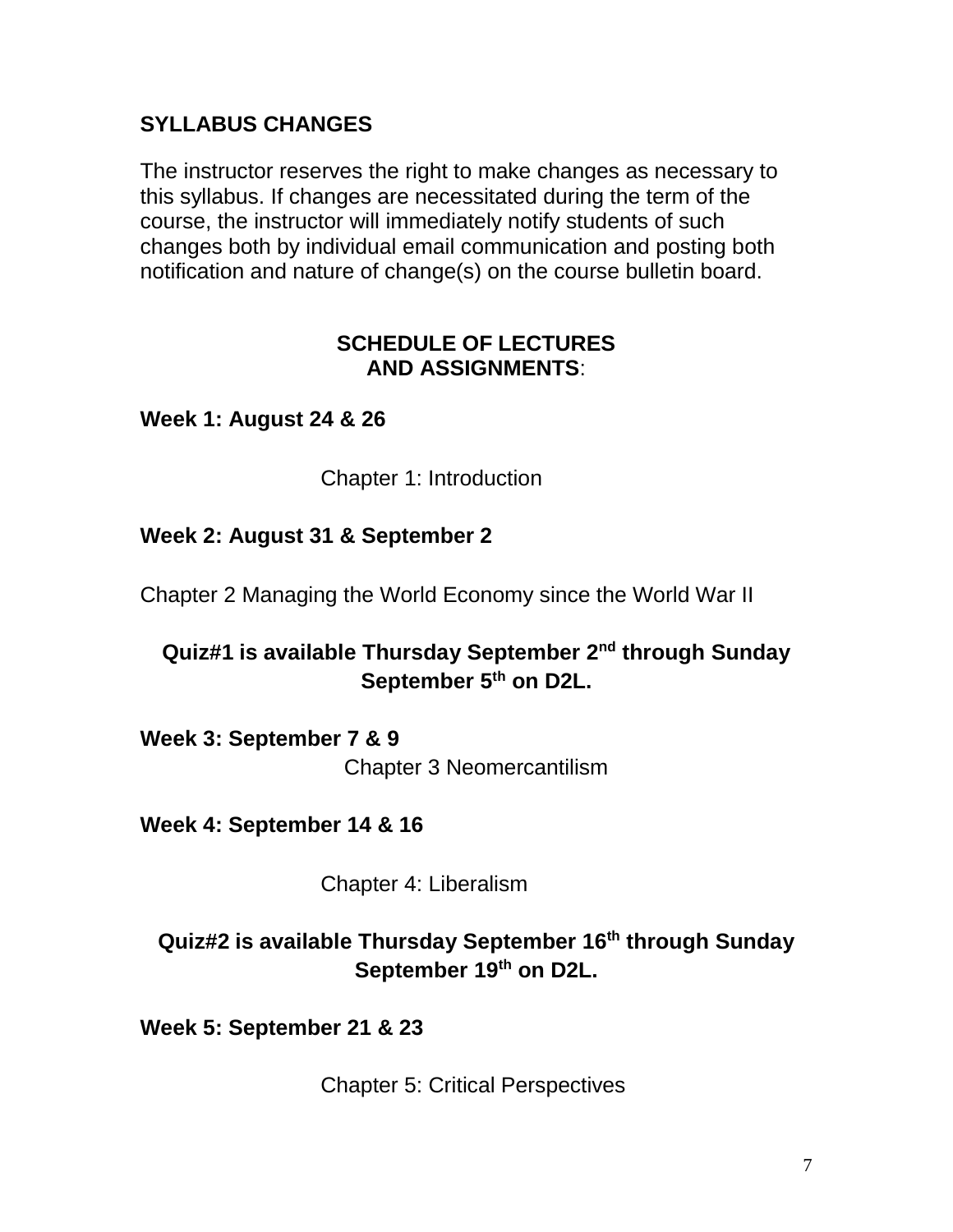### **Week 6 September 28 & 30**

Chapter 5: Critical Perspectives (Cont'd)

## **Quiz#3 is available Thursday September 30th through Sunday October 3 rd on D2L.**

**Week 7 October 5 Midterm Prep**

**Midterm Examination is available on D2L Thursday October 7 th – Sunday October 10th**

**Week 8: October 12 FALL BREAK**

**October 14** Chapter 6: International Monetary Relations

**Week 9 October 19 & 21**

Chapter 6: International Monetary Relations (Cont'd)

**Week 10 October 26 & 28**

## Chapter 7: Financial Crises **Quiz#4 is available Thursday October 28th through Sunday October 31st on D2L.**

**Week 11 November 2 & 4**

Chapter 8 Global Trade Relations